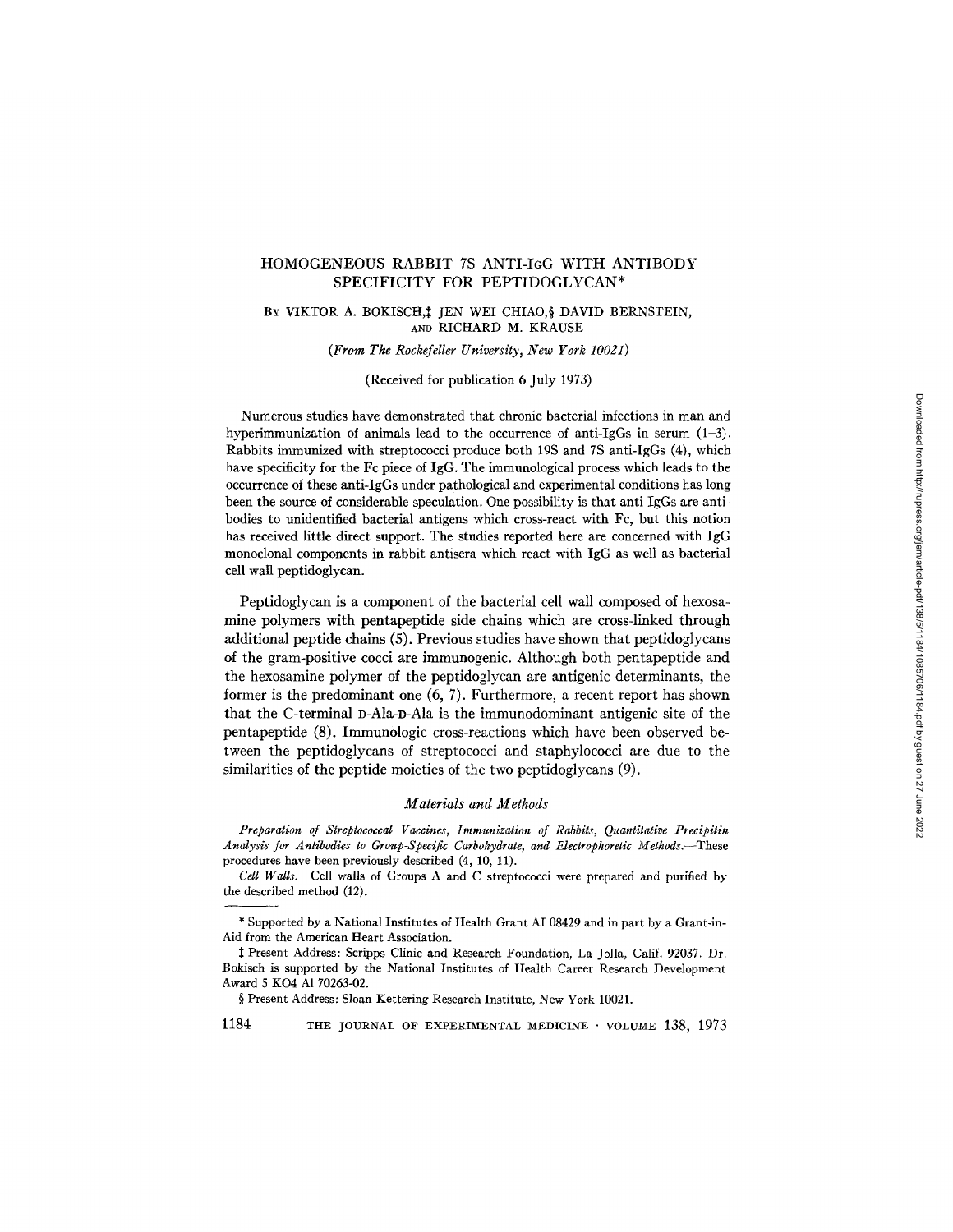*Preparation of Peptidoglycan.--The* peptidoglycan of *Staphylococcus epidermidis* and not that of streptococci was used in these studies, because the former has a larger percentage of non-cross-linked pentapeptide (13). For this reason it is more reactive as an antigen with the peptidoglycan antibodies in the streptococcal antisera. The peptidoglycans of both streptococci and staphylococci contain the same pentapeptide. The cell walls of *S. epidermidis*  strain 24 were extracted with  $10\%$  trichloracetic acid at  $60^{\circ}$ C for 8 h. The residue was termed peptidoglycan, and was solubilized by ultrasonic treatment (8).

*Measurement of Antipeptidoglycan Antibody.--The* antipeptidoglycan antibody was measured with a preeipitin test employing peptidoglycan solubilized by ultrasonic treatment. To a series of tubes containing  $0.1$  ml of a 1:10 dilution of the antiserum were added increasing amounts of peptidoglycan of *S. epldermidis.* The precipitates were processed in a fashion similar to that used to perform the quantitative precipitin test for the group-specific carbohydrate (10). The amount of antipeptidoglycan antibody in the precipitates was calculated by subtracting the amount of peptidoglycan from the amount of protein in the precipitate.

*Peptides.*--(p-Ala)<sub>8</sub> and (L-Ala)<sub>8</sub> were purchased from Cyclo Chemical Co., Los Angeles, Calif. The synthesized pentapeptides L-Ala-D-Glu- $\gamma$ -L-Lys-D-Ala-D-Ala and Tyr-(Ala)4-Tyr were kindly supplied by Dr. K.-H. Schleifer, Botanisches Insfitut der Universitat, Miinchen.

*Measurement of IgG and 7S Anti-IgG.--These* methods were previously described in detail (4). The radial diffusion technique described by Mancini et ai. (14) was used for the measurement of IgG. The 7S anti-IgG was quantitated with a coprecipitation assay which is based on the ability of 7S anti-IgG to copreeipitate with antigen-antibody complexes.

*Isolation and Characterization of 7S Anti-IgG.--TS* anti-IgGs were isolated on immunoabsorbent columns and analyzed on alkaline urea polyacrylamide gels after reduction and alkylation according to described methods (15).

*Radioactive Labeling of 7S Anti-IgG.*—Isolated 7S anti-IgG was labeled with <sup>125</sup>I according to the method of McFarlane (16).

*Inhibition of Coprecipitation Assay.*—The inhibition of the coprecipitation assay to measure 7S anti-IgG was employed in studies concerning the specificity of the antibody-binding site of 7S anti-IgG. In these experiments (a) the inhibitor, (b) 60  $\mu$ g of anti-Group A antibody, and (c) 10  $\mu$ g of <sup>125</sup>I 7S anti-IgG were incubated for 2 h at 37°C. Subsequently, 2  $\mu$ g of Group A streptococcal carbohydrate were added and the reaction volume was adjusted with phosphate-buffered saline (PBS) to 0.1 ml. After incubation overnight at 4°C, the tubes were centrifuged in a Beckman 152 microfuge (Beckman Instruments, Inc., Spinco Div., Palo Alto, Calif.), and 0.05 ml was removed with an Eppendorf pipette (Brinkmann Instruments, Inc., Westbury, N. Y.) and placed into another tube. Radioactivity was measured in both tubes in a  $\gamma$ -counter and the amount of precipitate was calculated by subtracting the counts in the second tube from those of the tube in which the reaction had been performed. The amount of radioactivity in the precipitate was expressed in percent of total amount added to the reaction mixture. Without addition of inhibitors, 25-35% of the radioactivity was found in the precipitate. This amount of coprecipitation was taken as  $100\%$  value in the inhibition experiments.

*Inhibition of the Anti-Idiotype Reaction.--Anti-idiotype* antibodies to 7S anti-IgG R3387 raised in guinea pigs were characterized in a previous report (15). The anti-idiotype antiserum used in these studies maximally precipitated  $65\%$  of <sup>125</sup>I 7S anti-IgG R3387. For the inhibition assay, a reaction mixture with excess antigen was chosen. In these experiments the inhibitor was mixed with 50  $\mu$ l of 1:5 diluted antiserum and incubated for 2 h at 37°C. Subsequently, 20  $\mu$ g <sup>125</sup>I 7S anti-IgG was added, and the reaction volume was adjusted to 0.2 ml with PBS. Tubes were incubated overnight at 4°C. The zone of excess <sup>125</sup>I anti-IgG was selected to minimize the amounts of inhibitor required. This also increased the sensitivity of the assay. Under these conditions, without addition of inhibitors, 20% of 7S anti-IgG R3387 was found in the precipitate after centrifugation in a Beckman 152 microfuge. This amount of precipitate was taken as  $100\%$  value.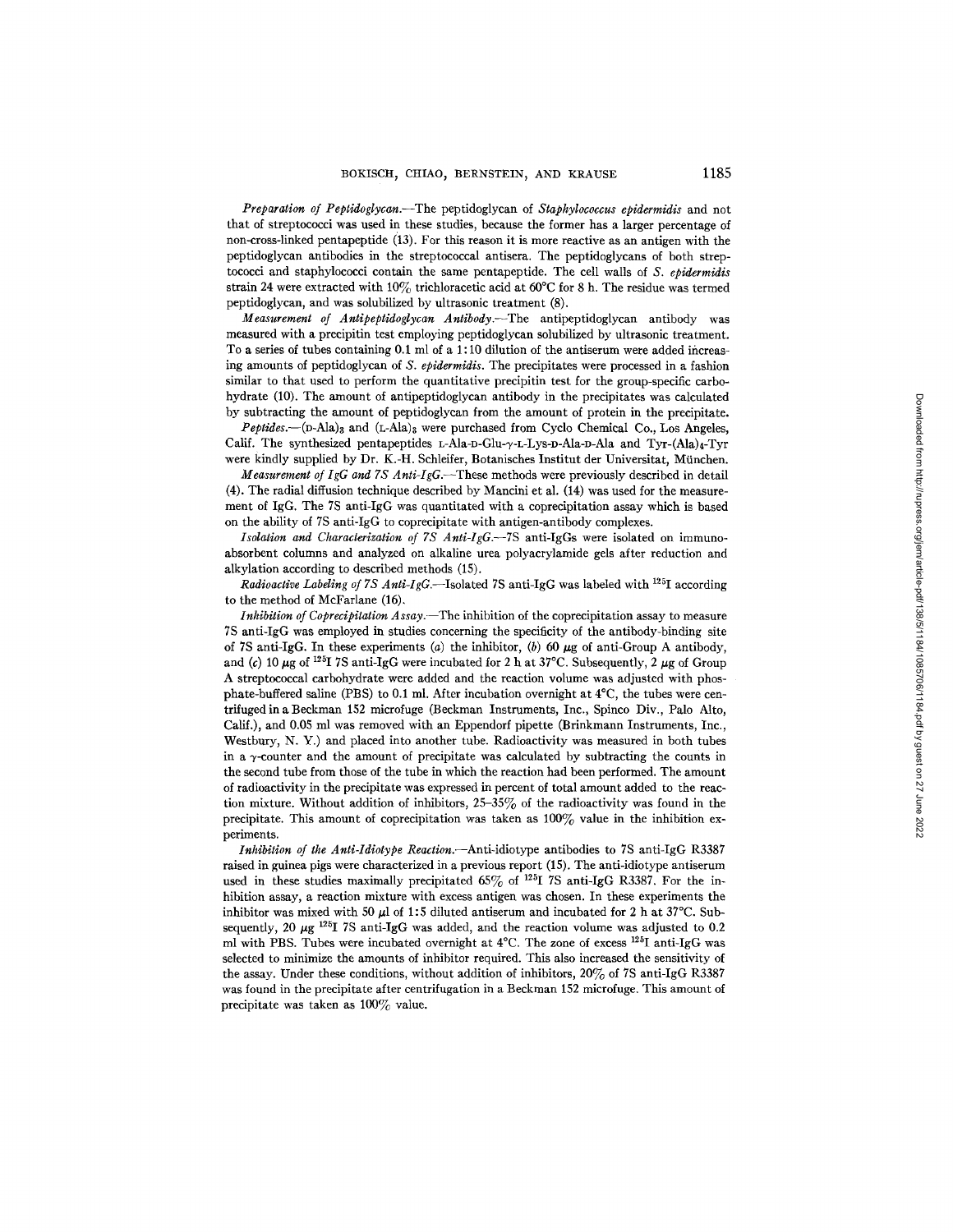*Allotypic Determination.*---Quantitative measurement of allotypy on the isolated 7S anti-IgGs was done by a modification of the Mancini et al. (14) method, which employed specific allotypic antisera. The allotypic antisera were kindly supplied by Dr. Thomas J. Kindt, The Rockefeller University.

#### RESULTS

The four Group C streptococcal antisera listed in Table I were employed in these studies on the relationship between 7S anti-IgG and anti-peptidoglycan antibody. These antisera were selected because they all had greater than  $6 \text{ mg}/$ ml of 7S anti-IgG as detected by a coprecipitation test (4). A monoclonal 7S anti-IgG component could be isolated from each serum by the use of the IgG immunoabsorbent column (15). Two antisera had high levels of anti-peptidoglycan antibodies  $(6-15 \text{ mg/ml})$  and the other two had low concentrations  $(1-$ 2 mg/ml). These four antisera contained between 5 and 23 mg/ml of antibody to Group C carbohydrate.

TABLE I *Serum Concentrations of Anti-Peptidoglycan Antibody, Anti-Group C Carbohydrate, and 7S Anti-IgG in Four Group C Antisera* 

| Serum no. | Total IgG | Anti-group C<br>antibody | 7S anti-IgG | Anti-peptidoglycan<br>antibody |
|-----------|-----------|--------------------------|-------------|--------------------------------|
|           | mg/ml     | mg/ml                    | mg/ml       | $m$ g/ml                       |
| R3387     | 30        | C                        | 14.0        | 15                             |
| R3416     | 31        | 13                       | 9.2         | 6                              |
| R4057     | 25        | 11                       | 6.5         |                                |
| R3439     | 35        | 23                       | 10.0        | $1 - 2$                        |

Peptidoglycan and the Group C carbohydrate are the two major antigens in the pepsinized cell walls of Group C streptococci which were used to test for specific antibody activity. The 7S anti-IgG isolated from the four antisera gave no reaction with Group C carbohydrate in the capillary precipitin test. The 7S anti-IgG of antisera R3387 and R4057, however, gave strong capillary precipitin reactions with the peptidoglycan while that of antisera R3416 and R3439 did not. Thus, in the case of antisera R3387 and R4057, the peptidoglycan antibody was associated with the 7S anti-IgG fraction which was retarded on the IgG immunoabsorbent column.

Depicted in Fig. 1 are the quantitative precipitin tests for peptidoglycan utilizing whole antisera, and similar tests performed with the 7S anti-IgG components isolated from these antisera. The 7S anti-IgGs were used at concentrations equivalent to their concentrations in the antisera. Approximately 70 % of 7S anti-IgG of serum R3387 and 40 % of 7S anti-IgG R4057 precipitated with peptidoglycan at equivalence.

While these results suggest that the 7S anti-IgGs of sera R3387 and R4057 had antibody activity for peptidoglycan, an alternative explanation had to be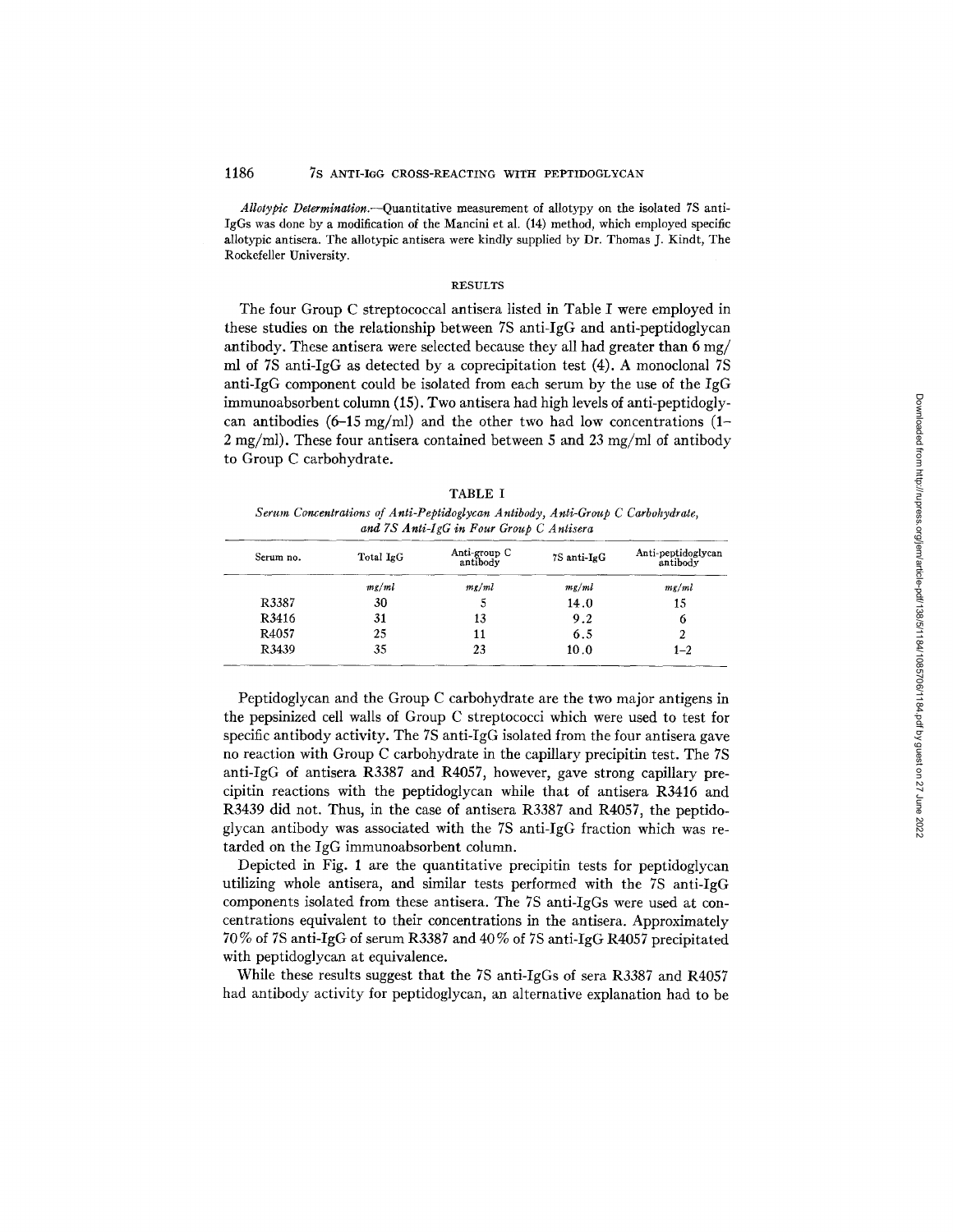

FIG. 1. Quantitative precipitin reaction between sonically disrupted peptidoglycan of *S. epidermidis* and four Group C antisera (panel A) and the 7S anti-IgGs isolated from these sera (panel B).

considered. It was possible, for example, that the 7S anti-IgG component which was isolated from these sera contained both antibodies to peptidoglycan and anti-Fc antibodies, especially since it has been shown that the latter may bind soluble IgG (4). This possibility appears less likely for the following reasons. First, as depicted in Fig. 2, polyacrylamide disk electrophoresis of the 7S anti-IgG components of R3387 and R4057 after reduction and alkylation showed only one major light chain band, suggesting the predominance of one antibody species. Second, the isolated 7S anfi-IgG was allotype a2/b4 as determined by quantitative tests, although the rabbit R3387 was heterozygous at the  $a$  locus, a2,  $3/b4$ . Exclusion of the second group a allele argues in favor of a single molecular species in the 7S anti-IgG component. Rabbit R4057 was homozygous at both the a and b loci, so the allotype of the 7S anti-IgG could not be used to judge restricted heterogeneity. Because the supply of 7S anti-IgG of serum R4057 was limited, only 7S anti-IgG of R3387 was employed for the following studies.

*Specificity of the Binding Site of 7S Anti-IgG R3387.--Initial* studies on the specificity of the 7S anti-IgG R3387 indicated that it reacted with the pentapeptide of the peptidoglycan and not with the hexosamine polymer. The reaction with pentapeptide was examined in greater detail by use of a synthetic pentapeptide, L-Ala-D-Glu- $\gamma$ -L-Lys-D-Ala-D-Ala, which is identical with that in the peptidoglycan of streptococci. The synthetic pentapepfide, three other alanine-containing peptides, and IgG were used to inhibit the coprecipitation of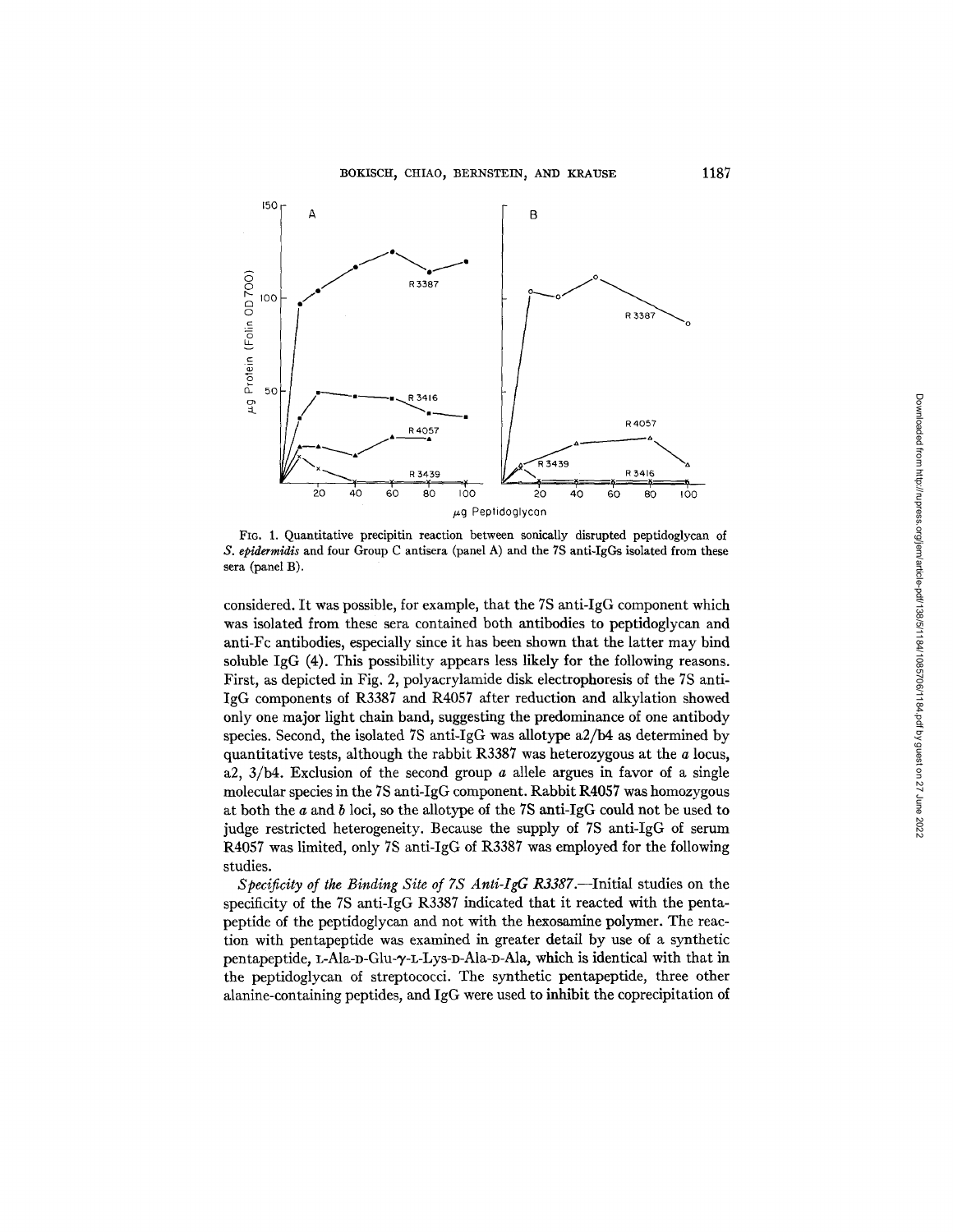

FIG. 2. Disk electrophoresis in urea polyacrylamide gel of reduced and alkylated 7S anti-IgG R3387, R4057, and of pooled rabbit IgG.

7S anti-IgG with antigen-antibody complexes. In these experiments, antigenantibody complexes were formed at equivalence in the presence of the inhibitors and of  $^{125}I$  7S anti-IgG. All inhibitors were used at equal molar concentrations. The results are shown in Fig. 3.

The synthetic pentapeptide was as effective as IgG in inhibiting the coprecipitation between 7S anti-IgG R3387 and the immune complexes. It should be noted that  $(D-Ala)_3$  was inhibitory, whereas  $(L-Ala)_3$  was not. Furthermore,  $Tyr-(\text{Ala})_4$ -Tyr, which is completely unrelated to the pentapeptide of peptidoglycan, was not inhibitory.

While definitive studies on the binding affinity of 7S anti-IgG for peptidoglycan must employ equilibrium dialysis experiments with radiolabeled pentapeptide, preliminary studies suggest that 7S anti-IgG R3387 may have a greater affinity for peptidoglycan than for the antigen-antibody complexes or for an IgG immunoabsorbent. To examine this question, the binding of  $^{125}I$  anti-IgG R3387 to streptococcal cell walls (which have exposed antigenic determinants of the peptidoglycan moiety), antigen-antibody complexes, and an IgG immunoabsorbent was measured.

The first set of experiments determined the binding of <sup>125</sup>I 7S anti-IgG R3387, <sup>125</sup>I group C antibody, and <sup>125</sup>I preimmune IgG to Groups A and C cell walls. 0.2 ml of phosphate buffered saline (PBS) containing 20  $\mu$ g of one of the different <sup>125</sup>I IgG preparations, and 0.1% human serum albumin were added to the sediment of 0.4 ml of a 10% cell wall suspension, and incubated overnight at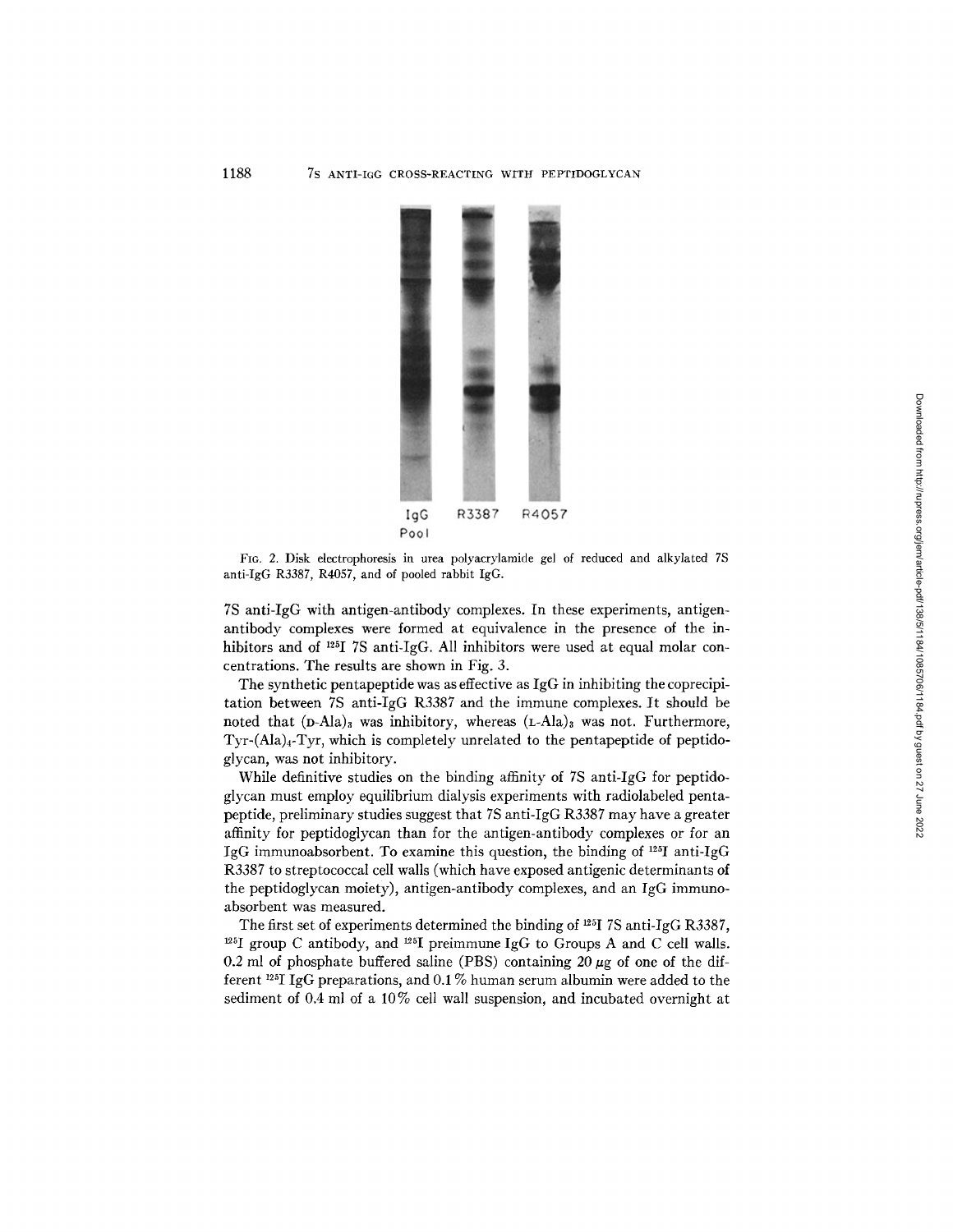4°C with shaking. The cell walls were centrifuged, washed twice with 3 ml PBS and the radioactivity of the pellet was measured. The results of this experiment are summarized in Table II. 70-80% of the 7S anti-IgG R3387 was absorbed to both Groups A and C cell walls, even after the washing procedure, whereas less than 10% of the <sup>125</sup>I preimmune IgG was bound. The percent binding of the 7S anti-IgG R3387 to the cell walls compares favorably to the binding of '25I group C antibody to the group C cell walls.

In a parallel set of experiments it was observed that 125I anfi-IgG R3387 was reversably bound to either preformed complexes consisting of Group A carbohydrate and anti-Group A antibody, or to IgG coupled to Sepharose. After two washes with 3 ml of PBS, less than 10% of the total '25I 7S anti-IgG remained bound to the complexes or to the IgG Sepharose.

*Inhibition of the Anti-Idiotype Reaction with Pentapeptide* ---Pentapeptide inhibits the reaction between 7S anti-IgG R3387 and its anti-idiotype serum.



FIG. 3. Inhibition of coprecipitation of 7S anti-IgG R3387 with antigen-antibody com plexes by pentapeptide,  $(D-Ala)_3$ ,  $(L-Ala)_3$ , Tyr- $(Ala)_4$ -Tyr, and pooled rabbit IgG.

TABLE II Binding to Streptococcal Cell Walls of 7S Anti-IgG R3387 and *Group C Antibodies Isolated from Antiserum* 

|                       | Streptococcal cell walls |         |  |
|-----------------------|--------------------------|---------|--|
| IgG                   | Group A                  | Group C |  |
|                       | $\%$                     | $\%$ *  |  |
| 7S anti-IgG R3387     | 68                       | 81      |  |
| Anti-Group C antibody | 12                       | 91      |  |
| Preimmune IgG         | 6.5                      |         |  |

\* The percent of total fraction added which was recovered from cell walls after washing. See text for details.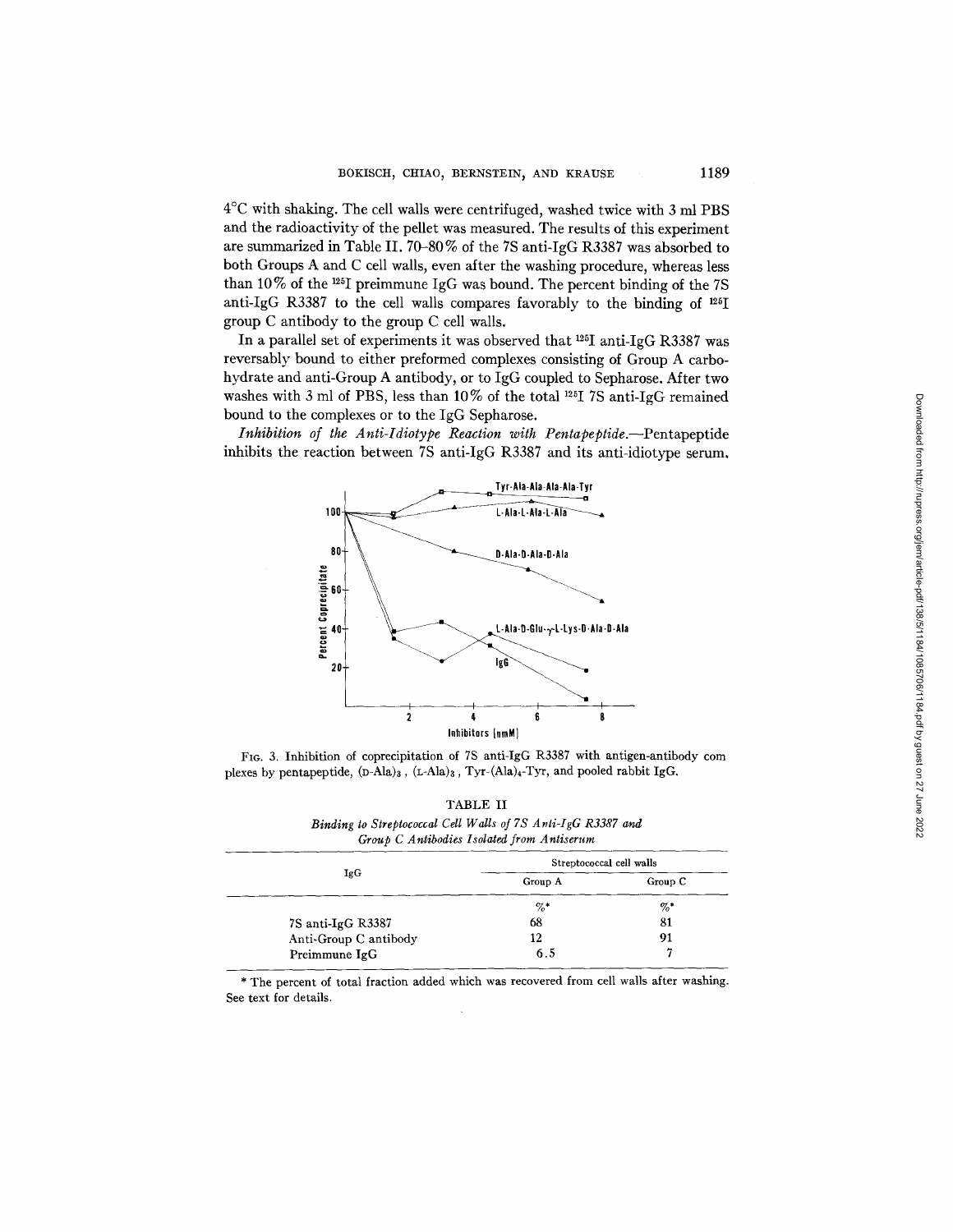#### 1190 7S ANTI-IGG CROSS-REACTING WITH PEPTIDOGLYCAN

Anti-idiotype antibodies were raised in guinea pigs and made monospecific by absorption with pooled rabbit IgG coupled to Sepharose. A precipitin curve was established by adding increasing amounts of anti-idiotype serum to a series of tubes containing 10  $\mu$ g <sup>125</sup>I-labeled 7S anti-IgG R3387. 65% of <sup>125</sup>Ilabeled 7S anti-IgG R3387 precipitated even in the presence of excess antibody. Conditions of antigen excess were chosen for inhibition experiments. The pentapeptide and the  $(L-Ala)$ <sub>3</sub> peptide were used as inhibitors. The results of these experiments are depicted in Fig. 4. The pentapeptide inhibited the antiidiotype reaction whereas  $(L-Ala)$ <sub>3</sub> had no effect. This is additional evidence that the 7S anti-IgG R3387 has specificity for the pentapeptide of peptidoglycan.



Fro. 4. Inhibition of the precipitin reaction between 7S anti-IgG R3387 and its antiidiotype antiserum by the pentapeptide.

### DISCUSSION

The antisera of rabbits immunized with Groups A, A-variant, and C streptococci often contain 7S anti-IgGs and antibodies to the peptidoglycan of the bacterial cell wall, in addition to the antibodies to the group-specific carbohydrates. The specificity of the 7S anti-IgGs of four different Group C antisera, isolated by means of an IgG immunoabsorbent column, has been examined in greater detail here. From two of these antisera, the isolated component reacted with (a) antigen-antibody complexes in a coprecipitation test which is used to detect the 7S anti-IgGs and (b) the peptidoglycan of the cell wall. For the other two antisera, the isolated 7S anti-IgG components did not react with peptidoglycan; thus, the antibodies to peptidoglycan in the latter two antisera are distinct from 7S anti-IgG.

The 7S anti-IgG isolated from rabbit streptococcal antisera *R3387* and R4057 was homogeneous by several criteria. Previous studies have shown that the activity of 7S anti-IgG was directed toward the Fc portion of IgG (15). In addition, these 7S anti-IgG components gave a precipitin reaction with strepto-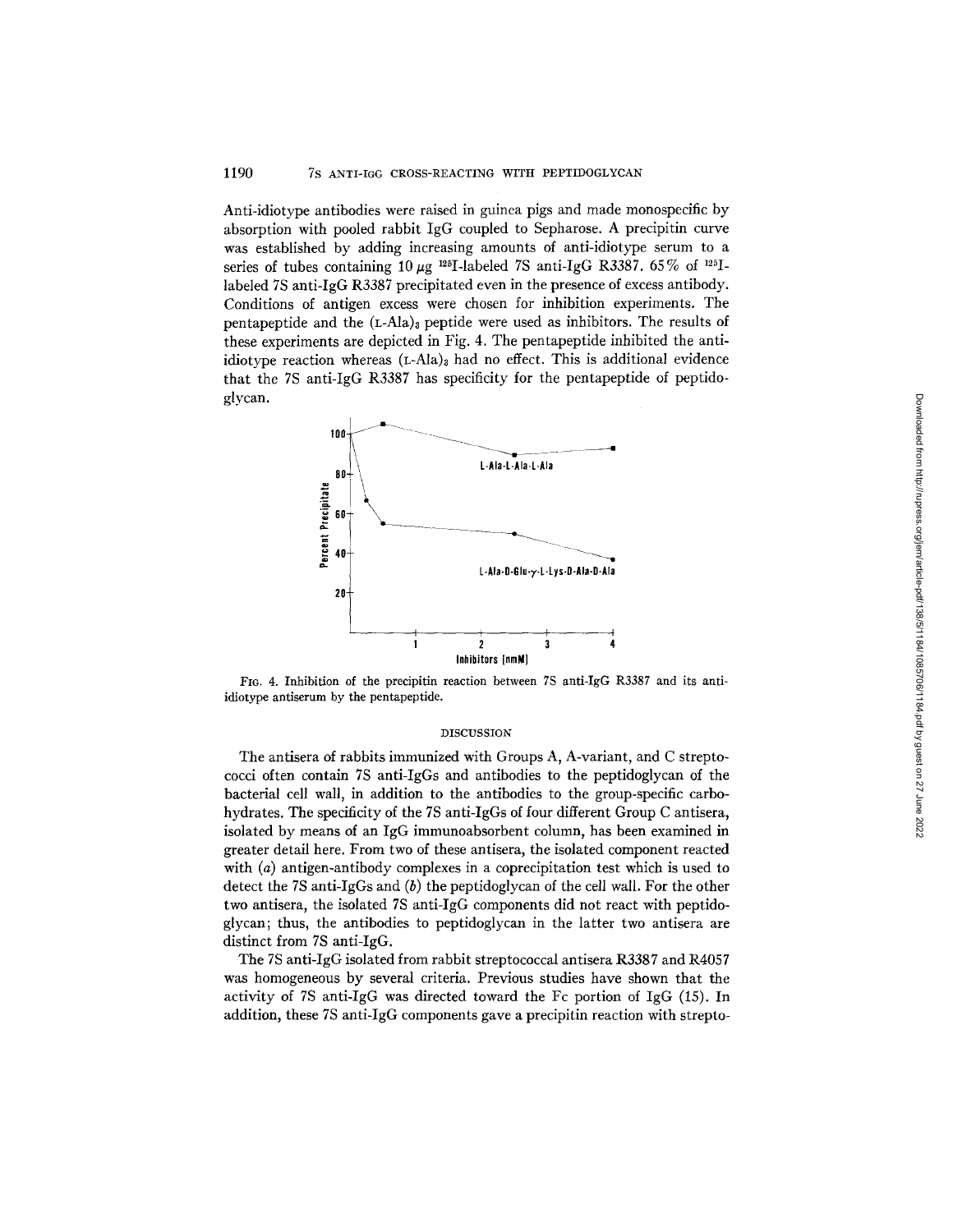coccal cell wall peptidoglycan. Inhibition of the coprecipitation of 7S anti-IgG R3387 with antigen-antibody complexes by the pentapeptide, L-Ala-D-Glu- $\gamma$ -L-Lys-D-Ala-D-Ala, of peptidoglycan and also by (D-Ala), suggests that the 7S anti-IgG reacts with the immunodominant C-terminal D-Ala-D-Ala antigenic determinant of the pentapeptide just as do the previously described antibodies to peptidoglycan of streptococcal antisera (7, 8). The two specificities of this homogeneous 7S anti-IgG, one for the C-terminal sequence of pentapeptide in peptidoglycan, and the other for the Fc portion of IgG, are difficult to reconcile from an immunochemical point of view. Unusual cross-reactions of a similar sort have been reported by Hannestad (17) who described a polyclonal human 19S rheumatoid factor which reacted with TNP, and a Waldenström macroglobulin with anti-IgG activity which precipitated denatured DNA.

Additional support for the view that the homogeneous 7S anti-IgG component of serum R3387 may be an antibody to peptidoglycan stems from the idiotypic studies. The precipitin reaction between this antibody component and its idiotypic antiserum was inhibited by the pentapeptide. Such an observation is in keeping with the view that the idiotypic determinant includes the binding site of the antibody. Haptenic inhibition of the idiotypic reaction has been observed in other antigen-antibody reactions (18-20).

The occurrence of an antibody component in streptococcal antisera with specificity for both the Fc of IgG and the pentapeptide of peptidoglycan raises a question about the identity of the stimulating antigen. Is such an antibody component, which occurs as a result of this immunization procedure, primarily an autoantibody, or is it an antibody to the peptidoglycan of the bacterial vaccine, an antibody which incidentally cross-reacts with Fc? One possible approach to this question is to examine the binding affinity of this antibody for these two antigens. While this question requires further study, the preliminary results reported here raise the possibility that the 7S anti-IgG R3387 has a greater affinity for peptidoglycan than for antigen-antibody complexes or an IgG immunoabsorbent. Such a finding suggests that the term 7S anti-IgG is a misnomer for the antibody component isolated from'antiserum R3387 by the IgG immunoabsorbent column. Rather, the evidence suggests this homogeneous IgG component was produced primarily as antibody to peptidoglycan. Such an interpretation based only on binding affinity data must, of course, be corroborated by additional approaches.

Several lines of evidence indicate that the occurrence of anti-IgGs in rabbits depends on the nature of the immunizing antigen. Whereas all rabbits immunized with streptococcal vaccines produced anti-IgGs, those immunized with pneumococcal vaccine were less likely to do so (4). Furthermore, the streptococcal vaccines vary in their efficacy in stimulating the occurrence of anti-IgGs. A survey of many antisera revealed that the concentration of 7S anti-IgGs in the Group A-variant sera were on the average higher than in the Groups A or C antisera.<sup>1</sup> In this connection, it should be noted that Group A-

<sup>&</sup>lt;sup>1</sup> Bokisch, V. A., and R. M. Krause. Unpublished observations.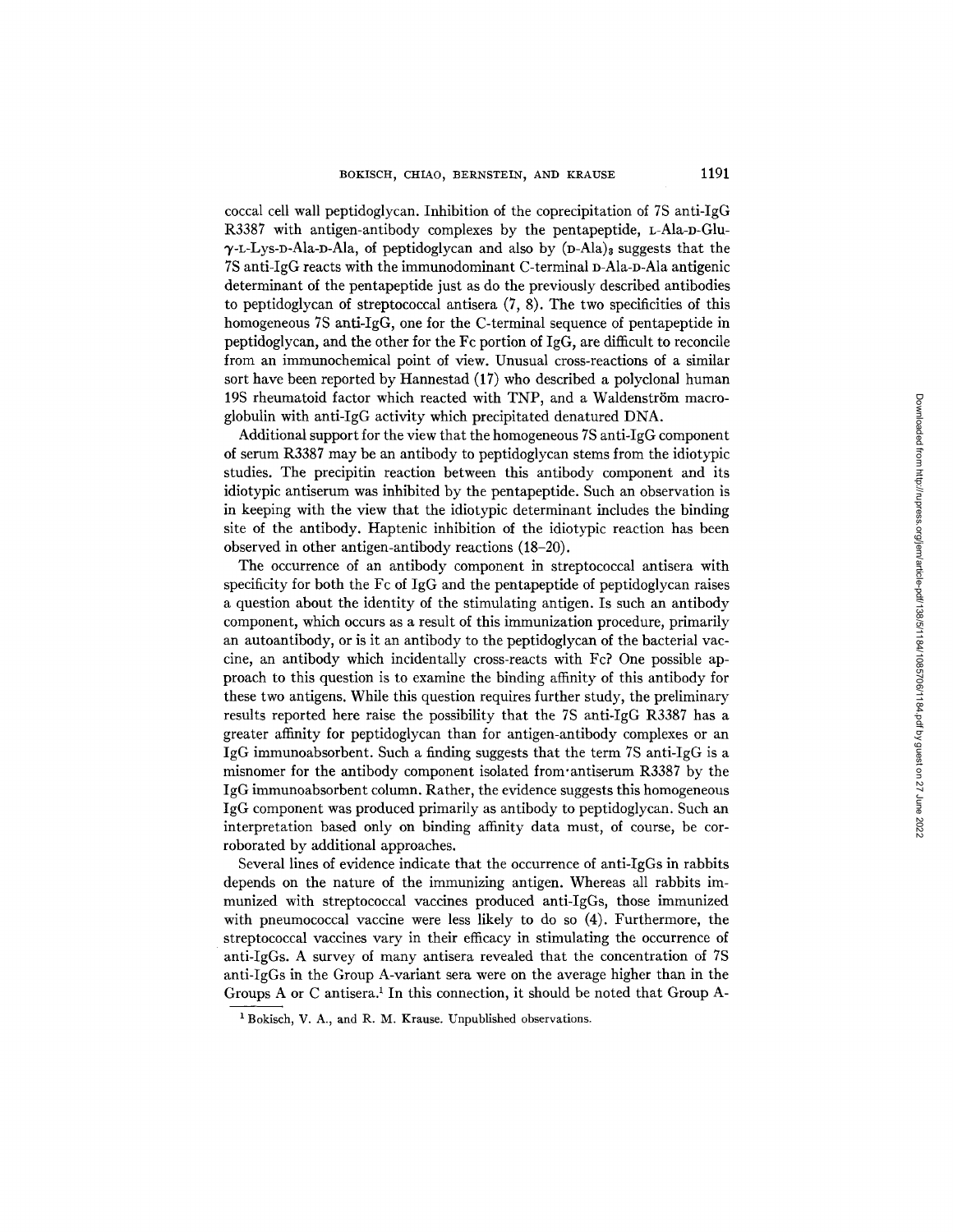variant antisera usually have the highest titers of anti-peptidoglycan antibodies (21). Future studies on the origin of anti-IgGs may be facilitated by the use of A-variant rabbit antisera.

Other possible avenues should be explored for an association between antibodies to peptidoglycan and anti-IgGs. For example, Williams and Kunkel have noted the common occurrence of rheumatoid factors in patients with subacute endocarditis (22). Unusually high latex fixation titers were observed in patients infected with  $\alpha$ -streptococci. The work presented here raises the possibility that such anti-IgGs may be cross-reactive with bacterial peptidoglycans. In another line of investigation, Braun and Hohn (23), by use of Ouchterlony analysis, reported that 75 % of the sera from patients with rheumatoid arthritis contained antibodies to peptidoglycan, whereas 16% of the sera from patients with acute poststreptococcal glomerulonephritis had detectable peptidoglycan antibodies. The influence of rheumatoid factors in the detection of these antibodies has yet to be assessed. These questions can be examined further by the measurement of peptidoglycan antibodies in sera of patients with a radioimmunoassay currently under development.

#### **SUMMARY**

The relationship between 7S anti-IgG and antibodies to streptococcal cell wall peptidoglycan was examined for four streptococcal Group C antisera. Homogeneous 7S anti-IgG components in these sera were isolated by means of an IgG immunoadsorbent column. For two of the four antisera, the antipeptidoglycan activity of the 7S anti-IgG had specificity for the pentapeptide,  $L$ -Ala-D-Glu- $\gamma$ -L-Lys-D-Ala-D-Ala, the antigenic determinant of peptidoglycan, as well as for the Fc of IgG. Detailed studies on the 7S anti-IgG from one of the antisera revealed that the pentapeptide inhibited the coprecipitation reaction of 7S anti-IgG R3387 with antigen-antibody complexes and the precipitin reaction between 7S anti-IgG R3387 and its anti-idiotype serum.

#### **REFERENCES**

- 1. Krauss, M. 1969. Rheumatoid factors and their biological significance. *Ann. N.Y. Acad. Sci.* 168:1.
- 2. Grubb, R., and G. Samuelson. 1972. Human anti-immune  $\gamma$ -globulins: Their specificity and function. *Wenner-Gren Cent. Int. Symp. Ser.* 17.
- 3. Williams, R. C., and H. G. Kunkel. 1963. Antibodies to rabbit  $\gamma$ -globulin after immunizing with various preparations of autologous  $\gamma$ -globulin. *Proc. Soc. Exp. Biol. Med.* 119.:554.
- 4. Bokisch, V. A., D. Bernstein, and R. M. Krause. 1972. Occurrence of 19S and 7S anti-IgGs during hyperimmunization of rabbits with streptococci. *J. Exp. Med.*  136:799.
- 5. Schleifer, K.-H., and O. Kandler. 1972. Peptidoglycan types of bacterial cell walls and their taxonomic implications. *Bacteriol. Rev.* 36:407.
- 6. Karakawa, W. W., and R. M. Krause. 1966. Studies on the immunochemistry of streptococcal mucopeptide. *J. Exp. Med.* 124:155.